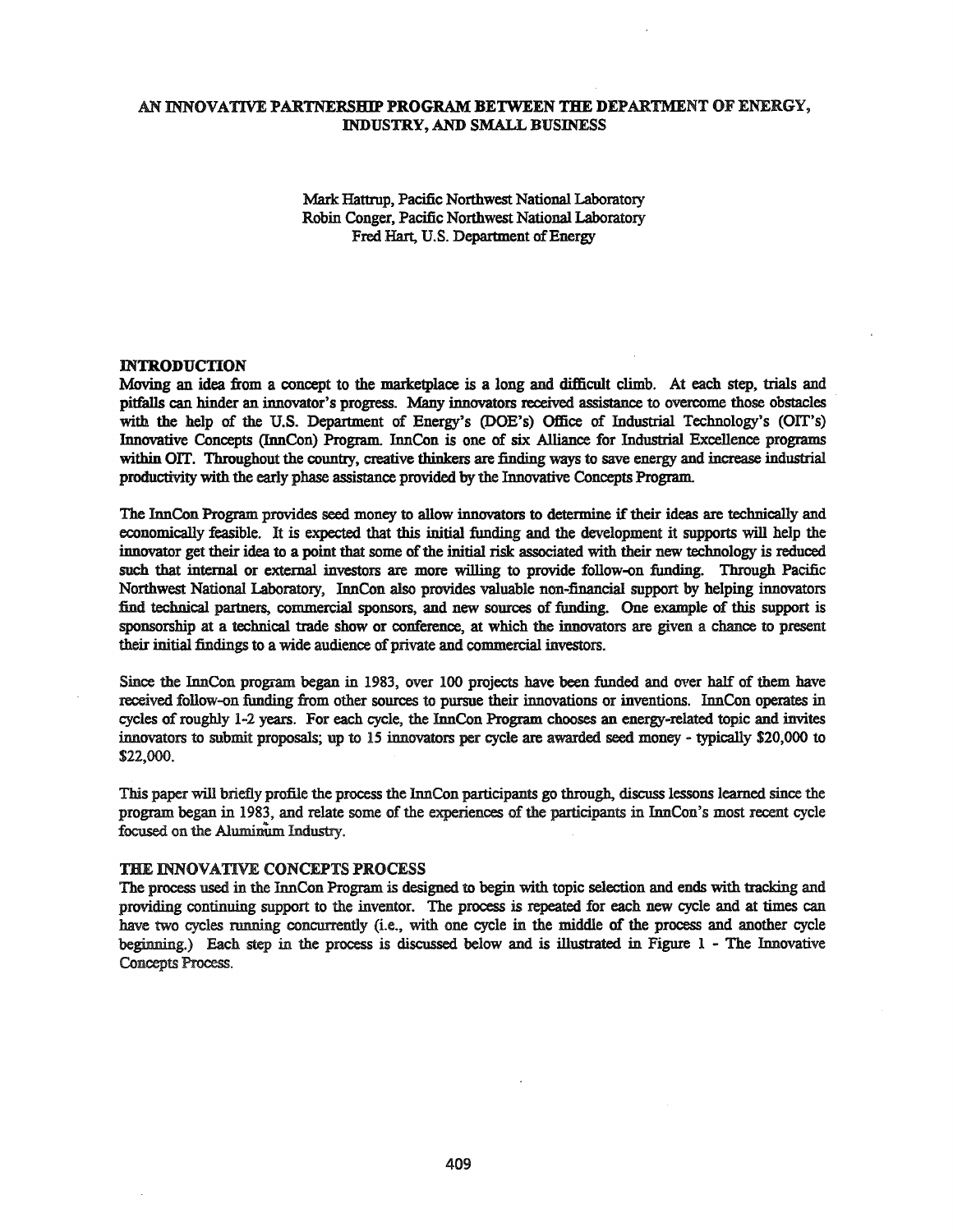# Figure 1 - The Innovative Concepts Process



## Topic Selection

A program cycle starts with the identification of a sponsor and a topic. The topic is chosen based on the needs of the cycle's sponsor. In the early cycles of InnCon, the topics varied from basic industrial needs, such as materials separation, which is common to a number of industrial processes, to buildings, which is one industry with many manufacturing processes involved. The topics have all been energy related and most have had multiple sponsors ranging from other divisions within the Department of Energy to other Federal and State agencies.

The sponsoring agency determines the research needs it would like to fund in hopes of finding solutions to technology gaps in the industry. In the case of the Aluminum Industry team, the needs were identified by a group of industrial representatives. These needs were common to many aluminum producers or processors and were felt to be important to the industry as a whole.

# Solicitation

The next step in the process is the solicitation of concepts. The solicitation is advertised in technical journals related to the topic of the cycle. For instance, for the cycle related to the aluminum industry, advertisements were placed in the *Journal of Metals* (JOM) and in *Modern Metals*. In addition, notices are placed in the Commerce Business Daily and Federal Register. The Innovative Concepts program has also developed a list of inventors and innovators that follow the program and are interested in contributing to it, through the development of their ideas. This list is used to solicit proposals as well.

### **Screening**

The concepts are evaluated using several criteria. Initially the proposals are reviewed to ensure they are responsive to the solicitation (related to the topic) and are not for basic research nor promotion of an existing product. Once past the initial review, the proposals are scored according to the following criteria:

1) technical feasibility - technically feastble, addresses an industrial need, has benefit over the current state-of-the-art, has appropriate literature references

2) market size and market potential - has a significant market, has an understanding of the market and its size, reduces the energy consumed or wasted specific to the industry, minimizes or reduces the production of waste streams while improving and maintaining quality/integrity of the product/process, has favorable costs in comparison to other solutions

3) qualifications ofthe principal investigator - Principal technical investigator resume- experience on related topics, and/or patent(s) issued to the investigator.

4) previous work on concept by proposing organization - Current stage of development of the concept, Work on the technology from which the proposed concept arose or on related technology or markets, Previous technical progress on the proposed concept, previous state or federal contracts

5) work plan - Brief description of work to be performed, schedule of work plan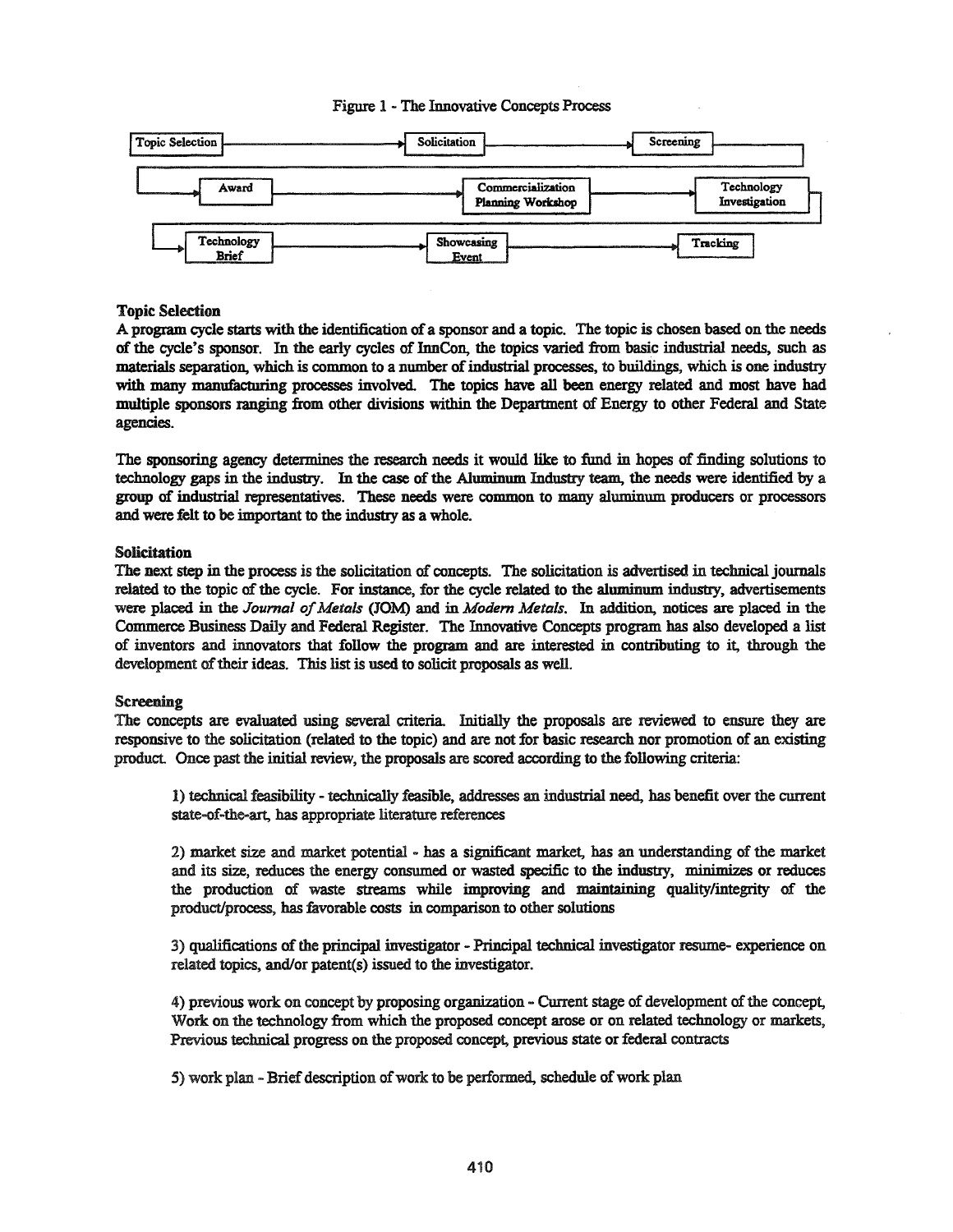### Award

One of the strong selling points of the program is the fast tum-around in terms of awarding federal dollars. The program prides itself in quick response time from the opening of the solicitation to the award of contracts. This typically takes only 3 months and allows nearly 2 months for the solicitation to be open.

### Commercialization Planning Workshop

A critical part of the InnCon program is the "business guidance" given during an intense workshop where the concept originators are immersed in the business aspects of taking a product or idea to market. The sessions are interactive with brief lectures, hands on exercises customized to the concept developers, and one-on-one consulting sessions. The topics covered include technical development, marketing, financing, intellectual property protection, licensing, and business planning. Participants come out of the workshop with a strategy and plan for commercializing the technology.

### Technology Investigation

The majority of the funding for this program goes to the investigator to investigate the technical and economic merit of the concept. This usually is done through technical development and a preliminary market investigation. The award winner is at liberty in choosing how best to allocate the funding for this portion of the program. Typically, we have seen innovators put out more effort beyond the small amount of funding that is provided. It is common for the investigator to use the funding to cover testing or materials that require a cash outlay, and then invest their own "sweat-equity" to leverage the funds provided.

#### Technology Brief

A synopsis of each of the technologies has been a very useful part of this program. Originally, the tech briefs were developed to be used at technology fairs or showcasing events, and have subsequently been used as direct mail pieces and advertisements for the concepts. The tech briefs are designed to briefly tell anyone that is interested in the concept, what the concept is, what the concept would be replacing, market and economics of the concept, future development needs and a summary of the testing data to date. It allows the reader to take a look at the concept and know whether they need more information or not, and it includes the contract information for the innovator.

#### Showcasing Event

The showcase is the culmination of a cycle, where the award recipients can present their concepts to industry, allowing potential funding agencies and users to be introduced to the concept and to shape the future development of the concept. It forces the innovators to freeze the concept at least once during its development and to get industrial feedback early on in the development process.

| Topic Area                          | Number of<br>Concepts<br>Funded | InnCon Seed<br><b>Funds Awarded</b> | Number of<br>Concepts with<br>Follow-on<br>Funding* | Follow-on<br>Funding*  |
|-------------------------------------|---------------------------------|-------------------------------------|-----------------------------------------------------|------------------------|
| 1984 Building Materials             | 12                              | \$171K                              | 5                                                   | \$1.3M                 |
| 1985 Industrial Processes           | 10                              | <b>S158K</b>                        | 6                                                   | \$7.3M                 |
| <b>1988 Separation Processes</b>    | 10                              | <b>S148K</b>                        | 7                                                   | \$1.6M                 |
| 1989 Building Retrofit              | 8                               | \$160K                              | 3                                                   | \$1.1                  |
| 1990 Waste Minimization             | 15                              | \$300K                              | 6                                                   | \$1.2                  |
| 1992 Waste Minimization II          | 15                              | \$300K                              | 14                                                  | \$8.4                  |
| 1994 Industrial Process Improvement | 15                              | \$330K                              | 6                                                   | \$0.8                  |
| 1995 Metal Adsorption/              | 15                              | \$330K                              | ?                                                   | 9                      |
| <b>Lightweight Metal Alloys</b>     |                                 |                                     |                                                     |                        |
| <b>Total for 8 Cycles</b>           | 100                             | \$1,897K                            | 47                                                  | \$21.7M<br>*as of 1995 |

#### Table 1 - InnCon Program Results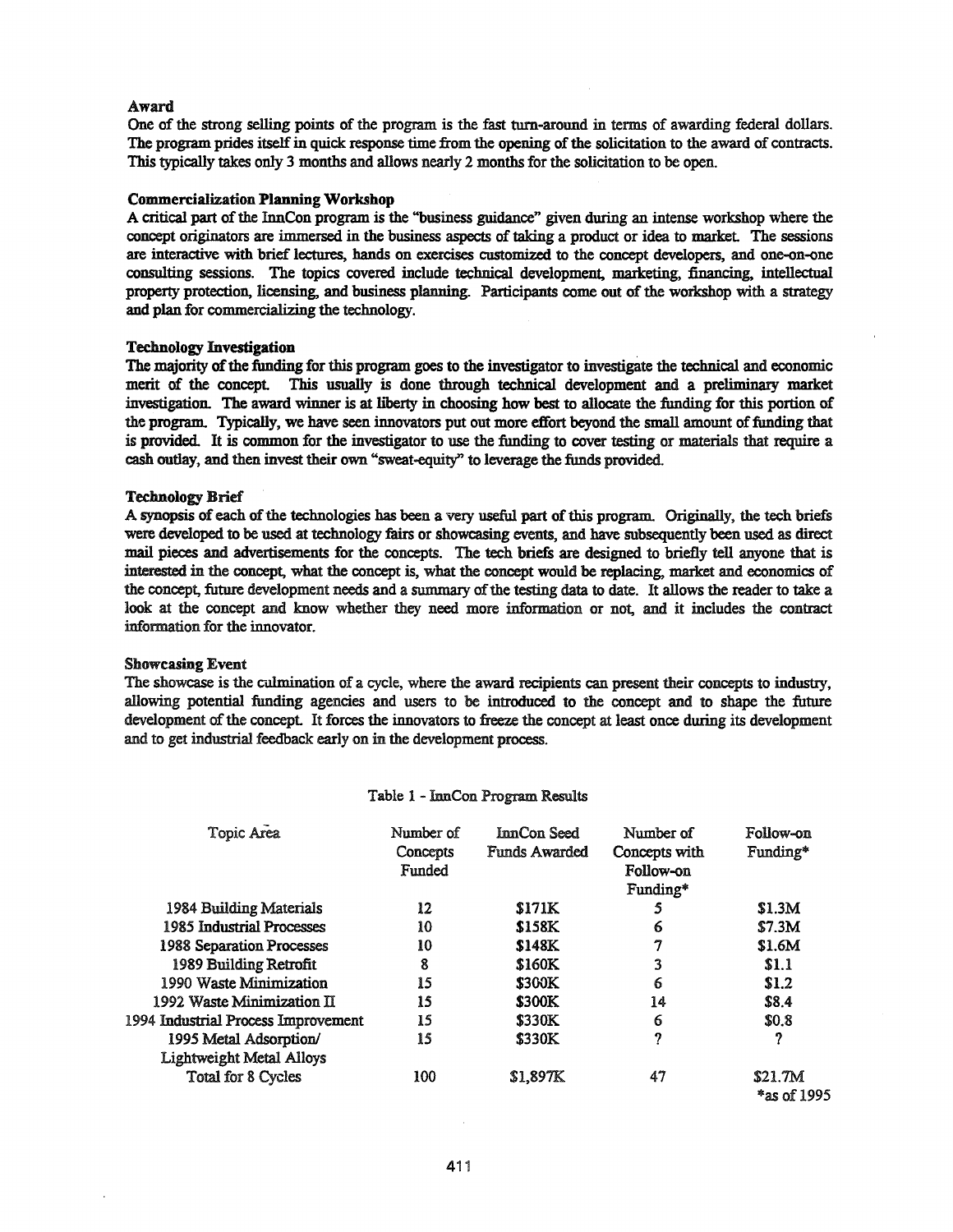## **Tracking**

The final part of the program involves tracking the concepts to see how the investment that DOE has made is being leveraged by other development funds. It also allows InnCon to continue to provide support to the inventors where appropriate through introductions to other sources of funding or technical assistance. Table 1, InnCon Program Results, shows the results of the InnCon program tracking effort as of 1995.

### LESSONS LEARNED

Since program development in 1983, the program has undergone several metamorphoses and revisions. Some ofthe changes were due to a changing environment, and others were based on improvements discovered over time. A few of the more notable lessons learned are discussed below.

### Jointly Sponsoring the Topic

When the program first started in 1983, the funding for the topic was provided solely by the Inventions and Innovations Division in the DOE's Office of Financial and Technical Assistance. As the funding agency, IID chose a topic based on a review of the technical literature, trying to identify gaps in the research and technology where inventors could offer potential solutions. The IID then also had the responsibility of trying to help connect these solution technologies to the problem holders, or people that needed the solutions. It was stronger than a technology looking for a problem to solve, because research had been conducted to determine what the problems were that needed addressing, but it was not easy to find the actual agencies or people that might be interested in funding the development of the solution. With the fourth cycle, we enlisted sponsors for the topics. The sponsors were responsible for contributing funding for the award recipient to determine the technical and market feasibility, and for determining the exact topic for the solicitation. In future cycles, the sponsoring agency or organization also provided reviewers for the screening part of the program. Using this approach guaranteed interest in the concepts that resulted from the solicitation, as the agency or sponsoring organization looked to the program as an investment and were interested in helping to ensure a positive return.

In the current age of leveraging federal funding, this approach is also seen as a positive influence on the program. The sponsoring agency or organization funds the direct concept development/feasibility assessment, while the Inventions and Innovations Program within OIT funds the program costs including tech brief development, solicitation development and screening, showcasing event, advertising and tracking.

InnCon has jointly sponsored topics with the U.S. Environmental Protection Agency; the U.S. Bureau of Mines; and the Office of Industrial Technologies' Aluminum Team, the Office of Transportation Technologies, and the Office of Environmental Management within the U.S. DOE.

### Technology Briefs

As mentioned earlier, the technology briefs have been an important part of the InnCon program. Initially, the only written documentation of the technologies funded was a final report for each concept. These typically ranged from 10-20 pages and were very technically oriented. The program needed something that was more like a "spec sheet" used in industrial marketing, that could peak interest and tell the reader enough to determine if he/she wanted to know more. The tech briefs have been very successful in attracting interest from users and investors. The language used in the tech briefs is not highly technical so that people with differing backgrounds can a get sense of the technology, and if interested, can get more information from the developer or can request a full and more technical description of the technology and its merits. The inventors have also been pleased with the tech briefs and their usefulness in promoting the concept to investors and users. The tech briefs are often used by the inventors as a calling card to send, hand to, or leave with potential investors. One inventor remarked that he was constantly asked for a brief description of the concept and the only thing he ever had to leave with people was a full technical paper, which he knew would be thrown away when he left the room. He thought the tech brief was more likely to be read because of its appearance, and its brevity, and even if it was thrown away half the time, he could carry more and afford more copies of a one-page summary and did not waste resources leaving a full report with an uninterested party.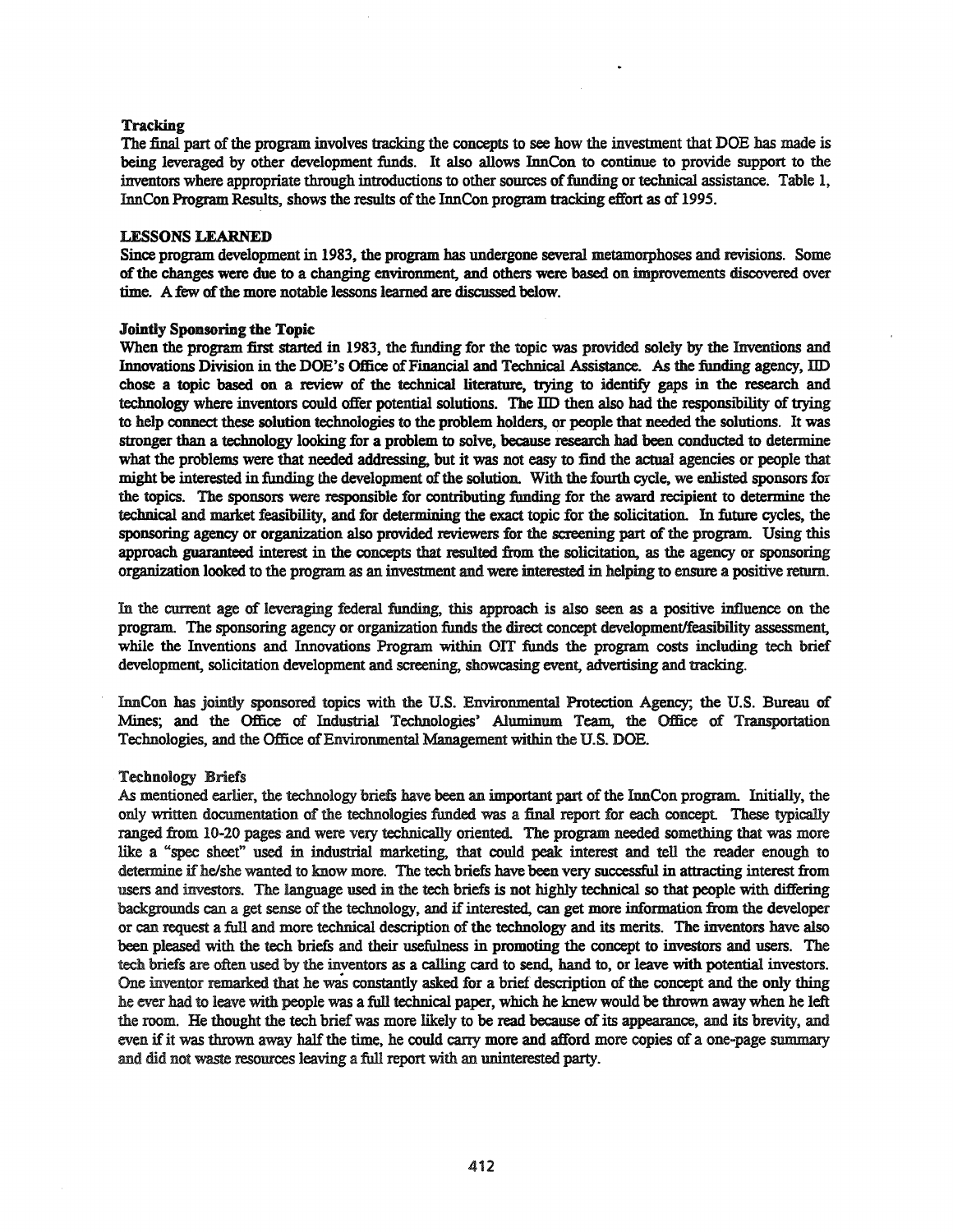### Small Dollar Investment - Big Returns

The initial philosophy of the InnCon program was that a small investment in a number of projects could, in time, provide a better return than a large investment in just one project, similar to the portfolio approach in financial markets (e.g., increase chances of funding a "big winner.") This approach seemed particularly appropriate given that the projects to be invested in were high risk concepts. The approach has proven itself over time, with more than half of the projects getting follow-on funding with an overall return of 20 to 1. The first projects were funded at \$15,000 each and the amount has since been increased to \$22,000 each. Many people have scoffed at the minima] investment and have encouraged InnCon to put more money up for these initial feasibility studies, however, with the number of proposals received to date and the quality of the proposals, more funding per concept does not seem to be warranted. As originally planned, this funding is not intended to take the concept to market, but rather to help reduce the technical and economic risk associated with a market entry. The financial burden of development is intended to rest with the company or agency that will ultimately profit from it. Additionally, the time frame covered by this award is typically only six to nine months.

## Showcase Planning and Sharing

Initially the showcasing event was designed to be a stand-alone technology fair, highlighting the concepts funded by InnCon, and occasionally a few other DOE funded concepts. As more and more technology fairs were competing for people's time, fewer and fewer people were able to attend a show dedicated to ground breaking technologies, only a few of which might be relevant to a particular company. Consequently, the program has adopted a policy of "piggybacking" on existing, well established trade shows and exhibits, offering a change of pace to the attendees. For instance, with the most recently completed cycle for the aluminum industty, the concepts were showcased at the 1MS (The Minerals, Metals, and Materials Society) Annual Conference, which attracts about 4,000 attendees. This helped to leverage the program funding, by not having to host an entire conference, and by taking advantage of the advertising and draw of the larger show.

### Early Commercialization Planning

The Commercialization Planning Workshop was originally developed for concepts that were further into development than the InnCon concepts (through the Energy Related Inventions Program, a related DOE program). A common complaint of industrial and business managers is that the research coming from inventors and research laboratories is not geared to real-life problems and is too theoretical. The research is not designed to work in a rugged industrial environment, and typically is too costly to implement. Often these problems weren't discovered until after the fact causing huge eustomization costs or even worse, abandonment of the research project after substantial investment. The CPW was designed to help address these concerns, by introducing the business and economic realities of the marketplace early in the concept development stage. Initially, it was thought that the InnCon concepts were just too early to be thinking of markets and costs, however, it has since been introduced as a full program element, recognizing that regardless of how difficult it is to discuss and put together market and economic data with these early stage concepts, benefits of thinking through the concepts With these parameters in mind, help steer the development toward a market and potential problem to address. In fact, often these elements can focus the inventor or innovator to produce a better design or process. It can also save costly investment in a concept or design for which the market is not large enough for anyone to make a profit, (e.g., it doesn't cover the cost to produce or implement the process.)

### SUCCESS STORY - SORBTECH DIRECT SULFUR RECOVERY PROCESS

One of the successes of the InnCon program is a technology which is a process for controling sulfur dioxide emissions from industrial applications, including crude oil refining, natural gas processing, and coal gasification. The concept was awarded in 1992, under the Waste Minimization II cycle. Since receiving a grant award of \$20,000, Sorbent Technologyies (Sorbtech), Inc. has received follow-on funding of approximately \$800,000 for further development and commercialization of the process, including an investment of \$175,000 of the company's internal funding. The funding has come from diverse sources including DOE SBIR, and an EPA contract, as well as some spin-off work with NASA and the Air Force which is using the original InnCon concept as a part of a larger effort. Originally the concept was developed for coal gasification and has since been used in the oil refining industty and for natural gas processing.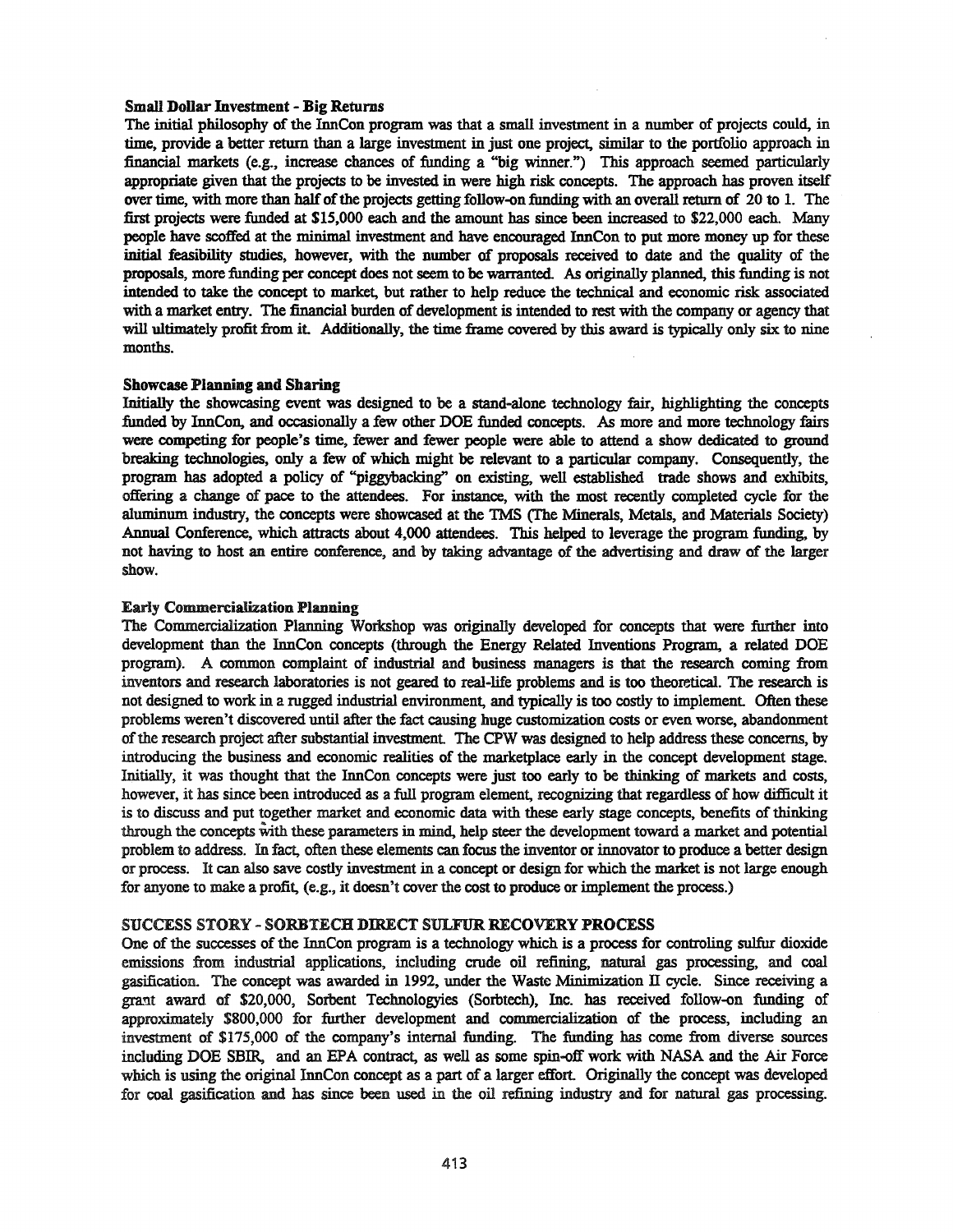Sorbtech developed and patented Magsorbent, a dry, regenerable magnesia on expanded vermiculite or perlite sorbent to remove  $SO_2$  and some NOx (30%) from flue-gas streams. (For more information on the technology the reader can get a copy of the tech brief from Mark Hattrup, (509) 372-4348.) This is just one of the projects that has used InnCon seed funding and program support to do an initial market and technical feasibility assessment, and after some promising initial results had the leverage to gain addition support (both internally and externally) for its development

### 1996-1997 INNCON PARTICIPANTS' REVIEW OF THE PROGRAM

The 1996-97 InnCon participants were asked the following questions 10 obtain some feedback on their experiences with InnCon.

# What Did You. Find Most Useful in the InnCon Program?

David Larson, Manager of Product Development for Blasch Precision Ceramics, Inc. stated "The money facilitated first stage commercialization and promotion of a new Blasch concept. It enabled preparation of a technical concept summary for use in promoting this concept, in addition to providing funding to make some prototypes for field trials. This work, although quite necessary, may not have been done without this money or may have been delayed." Mr. Larson went on to state "Participation in the TMS trade show was quite useful, particularly the opportunity to display our concept and diScuss it with interested personnel at the trade show. The opportunity to present a technical paper on our concept at TMS, to a meaningful audience was also very useful (it helped to promote our concept). Blasch is a small (30 person) company that manufactures parts used in steel and aluminum production processes.

Another participant indicated InnCon's focus on small businesses was of critical importance, suggesting other programs aren't geared to the 1- 2 person shop. They went on 10 praise the CPW stating "the CPW was a real eye opener. I had read all the books before going to the workshop, but the intensive format really got the messages across to me. The workshop provided a real structure and vocabulary for me that has served me in our commercialization efforts." Another awardee indicated the InnCon program was very helpful in several aspects: "it provided seed money to determine the preliminary feasibility of a concept, the CPW forced me to think through the overall commercialization approach, and several critical industrial leads were obtained from the attendees of the 'IMS conference." Another participant echoed the comment regarding the importance of TMS, stating "attendance at the TMS meeting was valuable in that it provided us with first-hand exposure to individuals within the aluminum industry, and helped organize our strategic approach towards turning our concept into a real business opportunity."

### Where Are You with the Teclmology in Terms of Industrial Interest?

Blasch has made prototypes while involved in the InnCon program and has shipped them to potential customers. At least three already have expressed an interest in trying this new product Blasch is currently awaiting results from field trials.

One participant indicated that their participation in InnCon helped lay the groundwork for two SBIR proposals, one to DoD and one to DOE. "The DoD proposal was funded and we should hear from DOE in about 3 months. We believe that the credibility provided by the InnCon work was critical to the DoD win." The participant also indicated they are discussing the possibility of collaborating on a proposal with Reynolds International in response to DOE's Office of Industrial Technologies Aluminum Partnerships solicitation. Another participant also indicated that their work under InnCon "provided an invaluable foundation for subsequently writing an SBIR Phase I proposal to DOE."

One ofthe participants indicated it was still early but that several primary and secondary aluminum companies and a construction firm had expressed an interest in his technology and that he was in discussions with the companies trying to organize a team for further development

One participant linked 10 a major university indicated the university had signed non-disclosure agreements with ALCOA, BASF (catalyst manufacturer), and a pacific rim aluminum technology broker that learned of the technology at the 1MS conference. In addition another company has expressed interest in the technology